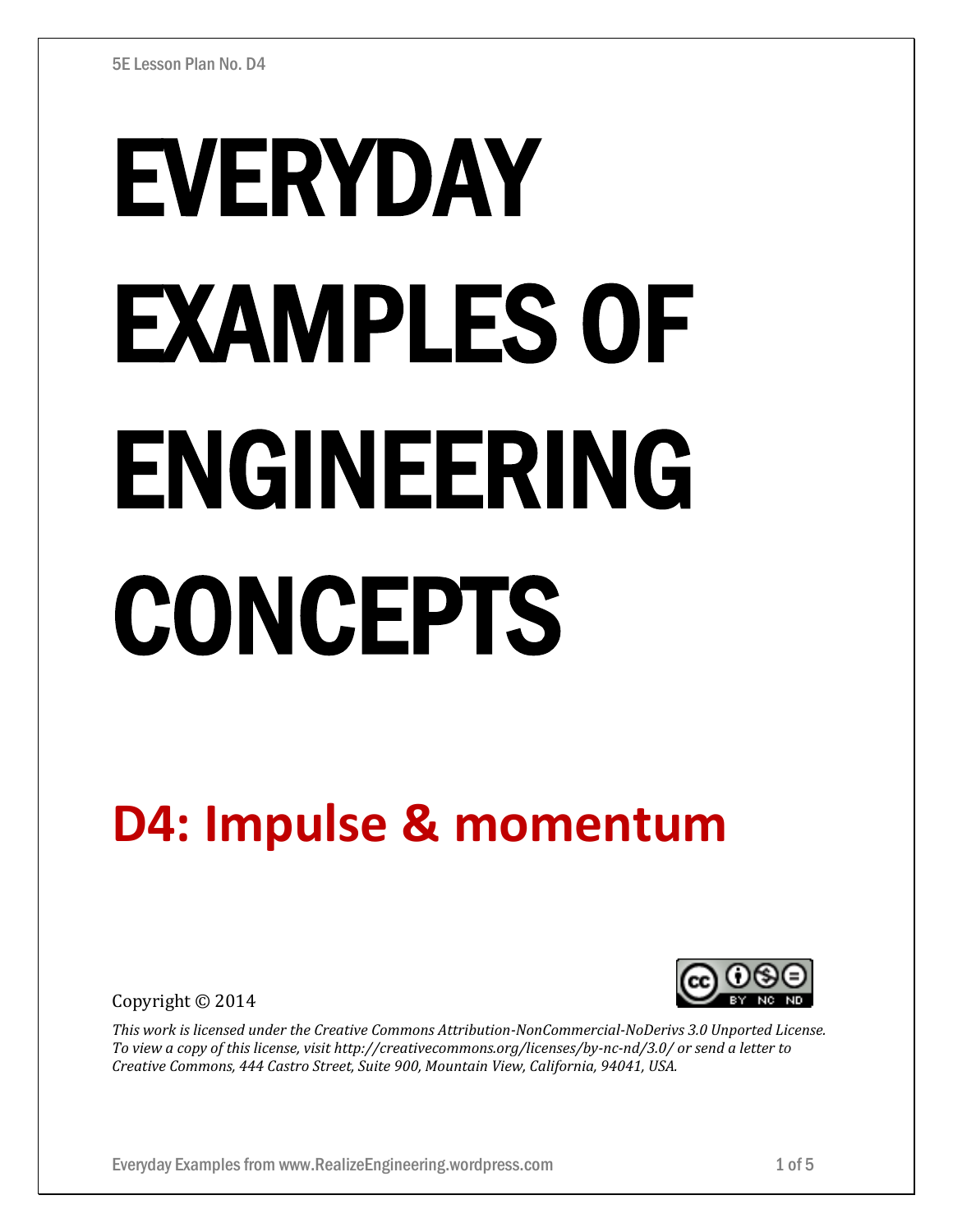*This is an extract from 'Real Life Examples in Dynamics: Lesson plans and solutions' edited by Eann A. Patterson, first published in 2006 (ISBN:978-0-615-20394-2) which can be obtained online at www.engineeringexamples.org and contains suggested exemplars within lesson plans for Sophomore Solids Courses. Prepared as part of the NSF-supported project (#0431756) entitled: "Enhancing Diversity in the Undergraduate Mechanical Engineering Population through Curriculum Change".* 

### **INTRODUCTION**

#### (from *'Real Life Examples in Dynamics: Lesson plans and solutions'*)

These notes are designed to enhance the teaching of a junior level course in dynamics, increase the accessibility of the principles, and raise the appeal of the subject to students from diverse backgrounds. The notes have been prepared as skeletal lesson plans using the principle of the 5Es: Engage, Explore, Explain, Elaborate and Evaluate. The 5E outline is not original and was developed by the Biological Sciences Curriculum Study<sup>1</sup> in the 1980s from work by Atkin and Karplus<sup>2</sup> in 1962. Today this approach is considered to form part of the constructivist learning theory and a number of websites provide easy-to-follow explanations of them<sup>3</sup>.

These notes are intended to be used by instructors and are written in a style that addresses the instructor, however this is not intended to exclude students who should find the notes and examples interesting, stimulating and hopefully illuminating, particularly when their instructor is not utilizing them. In the interest of brevity and clarity of presentation, standard derivations and definitions are not included since these are readily available in textbooks which these notes are not intended to replace but rather to supplement and enhance. Similarly, it is anticipated that these lessons plans can be used to generate lectures/lessons that supplement those covering the fundamentals of each topic.

It is assumed that students have acquired a knowledge and understanding of topics usually found in a Sophomore level course in Statics, including free-body diagrams and efficiency.

This is the second in a series of such notes. The first in the series entitled 'Real Life Examples in Mechanics of Solids' edited by Eann Patterson (ISBN: 978-0-615-20394-2) was produced in 2006 and is available on-line at www.engineeringexamples.org.

#### **Acknowledgements**

 $\overline{a}$ 

Many of these examples have arisen through lively discussion in the consortium supported by the NSF grant (#0431756) on "Enhancing Diversity in the Undergraduate Mechanical Engineering Population through Curriculum Change" and the input of these colleagues is cheerfully acknowledged as is the support of National Science Foundation.

Eann A. Patterson *A.A. Griffith Chair of Structural Materials and Mechanics School of Engineering, University of Liverpool, Liverpool, UK & Royal Society Wolfson Research Merit Award Recipient*

<sup>1</sup> Engleman, Laura (ed.), *The BSCS Story: A History of the Biological Sciences Curriculum Study*. Colorado Springs: BSCS, 2001.

<sup>2</sup> Atkin, J. M. and Karplus, R. (1962). Discovery or invention? *Science Teacher* 29(5): 45.

<sup>3</sup> e.g. Trowbridge, L.W., Bybee, R.W., *Becoming a secondary school science teacher*. Merrill Pub. Co. Inc., 1990.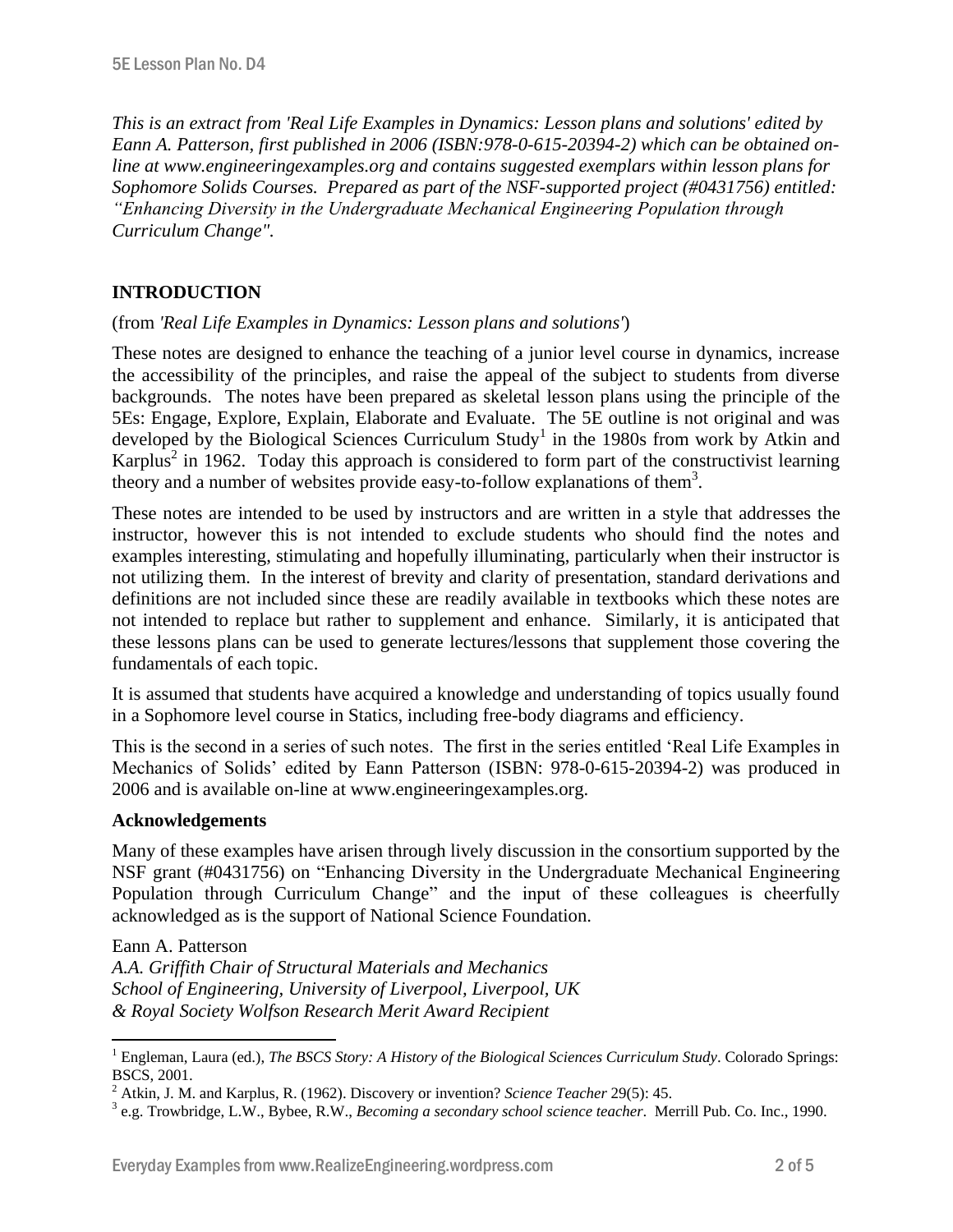#### **KINETICS OF PARTICLES**

#### 4. Topic**: Impulse & momentum**

#### **Engage – part I:**

Bring a tennis racket and a ball (or two) into class plus a meter rule. Drop a tennis ball on the floor and let it bounce freely. Do this a number of times and ask the class to count the number of bounces before the ball rolls across the floor.

#### **Explore** – **part I:**

Ask the class why the ball does not bounce back to the same height, i.e. why the height of rebound decays. Explain that the ball loses a fraction of its mechanical energy with each impact with the floor.



Since the conservation of energy must apply, ask the class to identify what happens to the lost energy. Explain that it is dissipated in acoustical energy (they can hear the bounce) and heat. Those that have played squash will know that the ball warms up sufficiently during a game to feel the temperature difference.

Note that the sound of the bounce changes with successive bounces, with the impact surface and with the height of the initial drop. Use the meter rule to drop it from different heights in order to illustrate this effect.

#### **Explain – part I:**

A ball of mass, *m* on released from a height, *h* has a potential energy, *PE = mgh*; after hitting the floor it bounces to height, *d* where it has a potential energy,  $PE = mgd$ . The coefficient of restitution,  $e = \sqrt{d/h}$  and is equal to the fraction of mechanical energy lost.

This fraction is the same for successive bounces, i.e.

$$
e^2 = d_1/h = d_2/d_1 = d_3/d_2 = d_4/d_3
$$

where  $d_1, d_2, d_3, d_4$  are the heights of successive bounces.

The coefficient of restitution of a tennis ball bouncing on a concrete floor is about 0.71 so if the ball is dropped from 1m the height of successive bounces will be

$$
d_1 = e^2 h = 0.71^2 \times 1 = 0.5 \text{m}
$$
 and  $d_2 = 0.25 \text{m}, d_3 = 0.13 \text{m}, d_4 = 0.07 \text{m}...$ 

#### **Engage – part II:**

Place a second tennis ball on a bench and roll the first one into it with sufficient momentum to cause them both to move after the impact.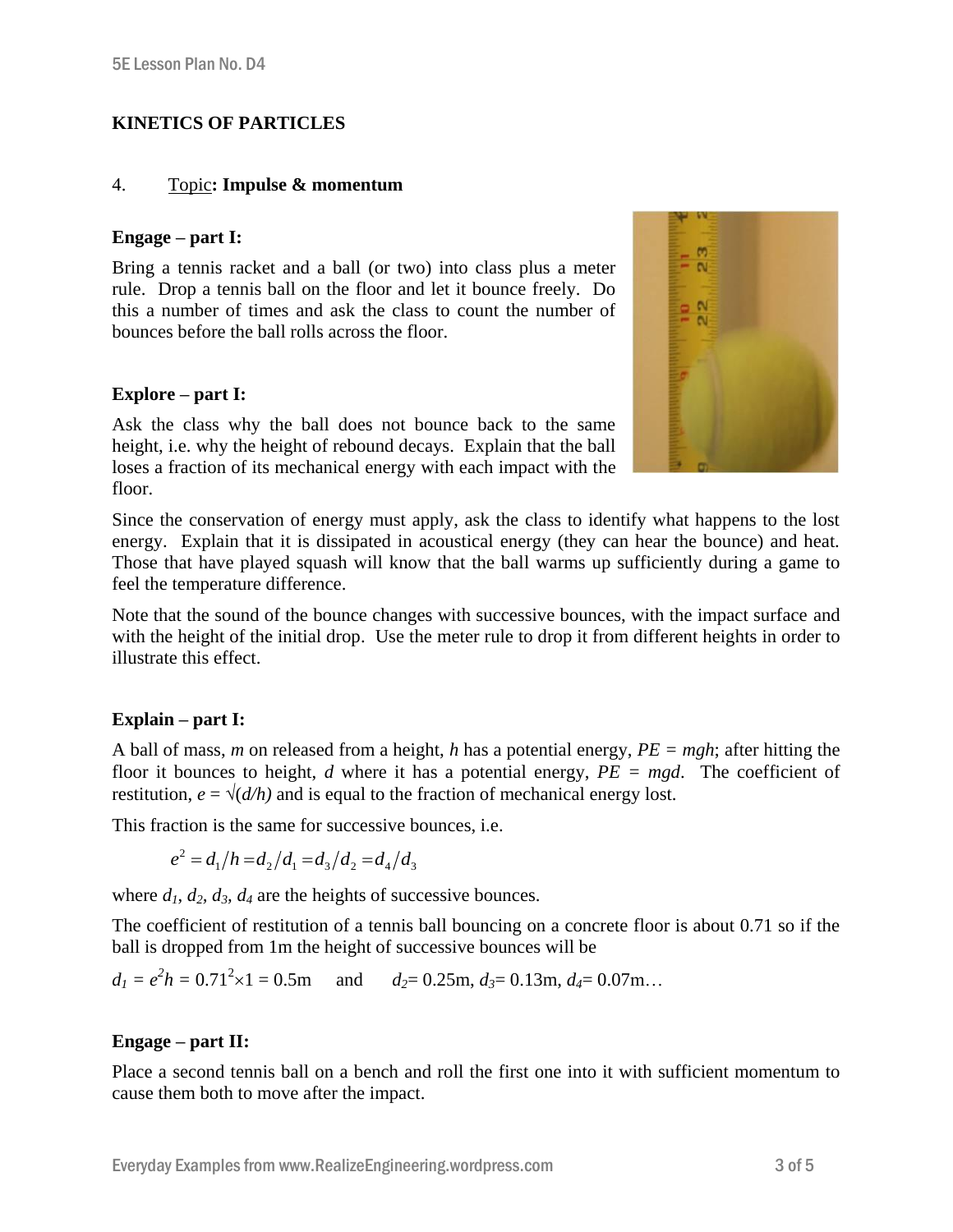#### **Explore – part II:**

Explain how conservation of energy causes kinetic energy from the moving ball, before impact to be converted to strain energy of deformation for both balls whilst they are in contact and then restituted as kinetic energy in both balls after impact. The coefficient of restitution can also be defined in terms of velocities, so for two balls (particles), A and B:

$$
e = \frac{(v_B)_{after} - (v_A)_{after}}{(v_A)_{before} - (v_B)_{before}}
$$

#### **Elaborate**

In a tennis machine (for an example goto [www.youtube.com](http://www.youtube.com/) and type in tennis machine<sup>4</sup>) tennis ball A rolls down a chute from a vertical height of 0.25m and impacts tennis ball B at the bottom of the chute, we can calculate the velocity at the instant before impact by conservation of energy. The kinetic energy of the ball, A at the bottom of the chute equals its potential energy at the top, i.e.  $\frac{1}{2} m_A (v_A)_{before}^2 = m_A gh$  $\frac{1}{2}m_A(v_A)_{before}^2 = m_A gh$  so

$$
(v_A)_{before} = \sqrt{2gh} = \sqrt{2 \times 9.81 \times 0.25} = 2.2
$$
 m/s

Now considering the coefficient of restitution in terms of velocities, assuming ball B is stationary before the impact:

$$
e = \frac{(\mathbf{v}_B)_{after} - (\mathbf{v}_A)_{after}}{(\mathbf{v}_A)_{before} - (\mathbf{v}_B)_{before}} = \frac{(\mathbf{v}_B)_{after} - (\mathbf{v}_A)_{after}}{2.2 - 0}
$$
 so  $(\mathbf{v}_B)_{after} = 1.6 + (\mathbf{v}_A)_{after}$ 

Now applying the principle of conservation of momentum:

$$
m_A(\mathbf{v}_A)_{before} + m_B(\mathbf{v}_B)_{before} = m_A(\mathbf{v}_A)_{after} + m_B(\mathbf{v}_B)_{after}
$$
 and 
$$
m_A = m_B
$$

so 
$$
(v_A)_{before} + (v_B)_{before} = (v_A)_{after} + (v_B)_{after}
$$

and 
$$
2.2 + 0 = (v_A)_{after} + (1.6 + (v_A)_{after})
$$
 or  $(v_A)_{after} = \frac{2.2 - 1.6}{2} = 0.3$  m/s

and

$$
(v_B)_{after}
$$
 = 2.22 +  $(v_A)_{after}$  = 1.6 + 0.3 = 1.9 m/s

In other words the stationary ball moves off at 1.9m/s and the impacting ball at 0.3m/s.

#### **Evaluate**

Ask students to attempt the following examples:

#### *Example 4.1*

A 4 year-old boy weighing 15kg is sitting on the bottom edge of a waterslide (with his legs dangling in the swimming pool) when his 7 year-old sister weighing 22kg comes down the slide

 $\overline{a}$ 4 http://www.youtube.com/watch?v=EWNq0t6ap-8